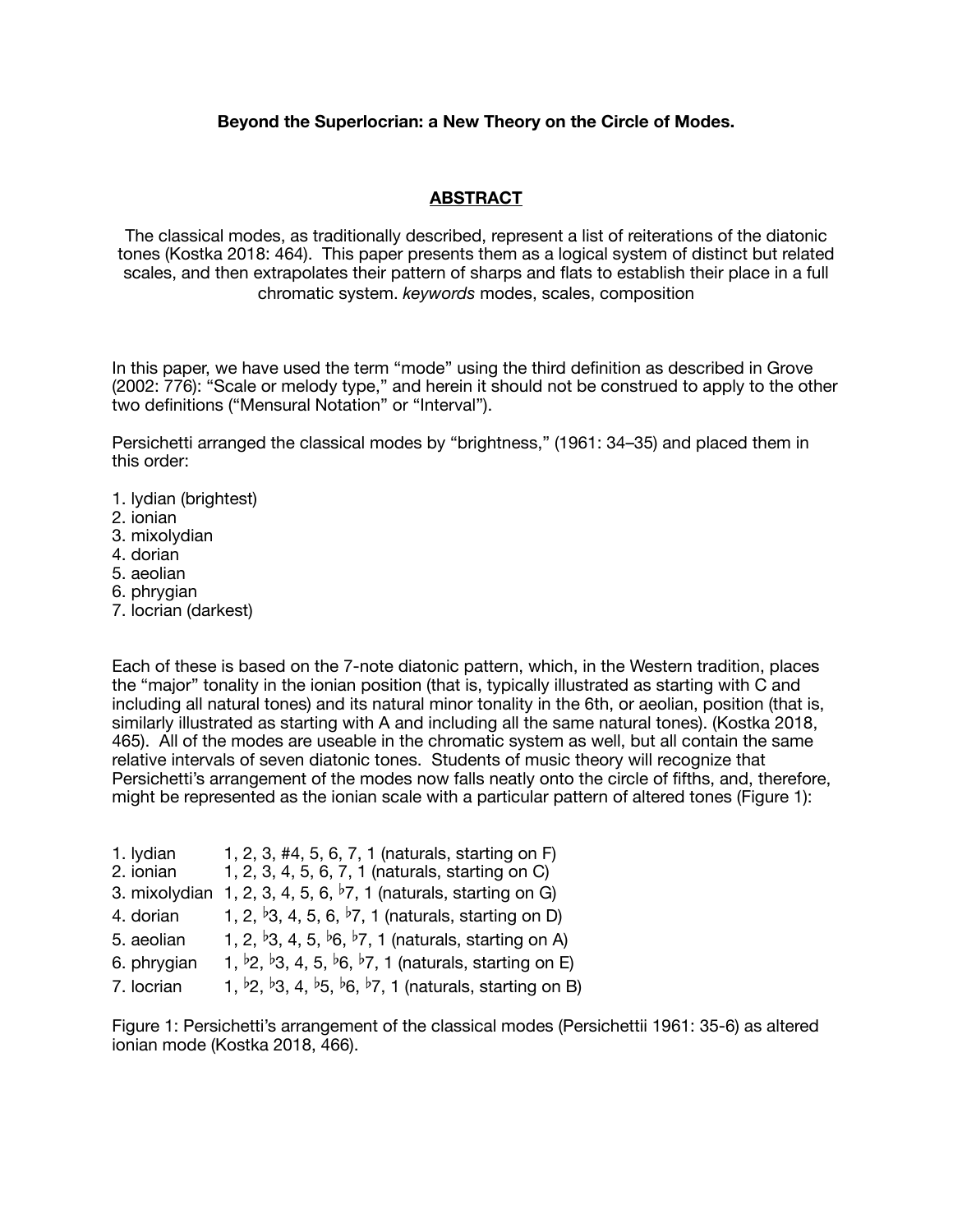Upon examination of this order of altered tones, we see that its pattern necessarily also follows the circle-of-fifths-like scheme in that we have a similar additive arrangement of accidentals. (Figure 2):

| <b>MODE NAME</b> | <b>SCALE (MODE)</b>                                                                     |                   | <b>ALTERED TONES</b>                            |
|------------------|-----------------------------------------------------------------------------------------|-------------------|-------------------------------------------------|
| 1. Iydian        | 1, 2, 3, 44, 5, 6, 7, 1                                                                 | (1#)              | $(\hat{4})$                                     |
| 2. ionian        | 1, 2, 3, 4, 5, 6, 7, 1                                                                  | $(0\#/0^{\circ})$ |                                                 |
| 3. mixolydian    | 1, 2, 3, 4, 5, 6, $\frac{1}{2}$ , 1                                                     | (1 <sup>b</sup> ) |                                                 |
| 4. dorian        | 1, 2, $\frac{1}{3}$ , 4, 5, 6, $\frac{1}{2}$ , 1                                        | $(2^b)$           | $(\hat{7}, \hat{3})$                            |
| 5. aeolian       | 1, 2, $\frac{1}{3}$ , 4, 5, $\frac{1}{6}$ , $\frac{1}{7}$ , 1                           | (3 <sup>b</sup> ) | $(\hat{7}, \hat{3}, \hat{6})$                   |
| 6. phrygian      | 1, $\frac{1}{2}$ , $\frac{1}{3}$ , 4, 5, $\frac{1}{6}$ , $\frac{1}{7}$ , 1              | (4 <sup>b</sup> ) | $(\hat{7}, \hat{3}, \hat{6}, \hat{2})$          |
| 7. locrian       | 1, $\frac{b}{2}$ , $\frac{b}{3}$ , 4, $\frac{b}{5}$ , $\frac{b}{6}$ , $\frac{b}{7}$ , 1 | (5 <sup>b</sup> ) | $(\hat{7}, \hat{3}, \hat{6}, \hat{2}, \hat{5})$ |

Figure 2: An analysis of the additive aspect of accidentals defining the classical modes

If, in fact, we extrapolate the "missing" alterations (the  $\frac{b}{4}$  to "complete" the flats, and the corresponding sharps in their reciprocal order, (Figure 3, Figure 4), a cycle emerges. Individual mode names are either those that are generally accepted (Grove 2002: 809, Kostka 2018: 465), or, in the case of those set in parentheses, coined by the author:

| <b>MODE NAME</b> | SCALE (MODE)                                                                                         |                   | <b>ALTERED TONES</b>                                     |
|------------------|------------------------------------------------------------------------------------------------------|-------------------|----------------------------------------------------------|
|                  |                                                                                                      |                   |                                                          |
| (paxian)         | 1, #2, #3, #4, #5, #6, #7, 1                                                                         | (6#)              | $(\hat{4}, \hat{5}, \hat{2}, \hat{6}, \hat{3}, \hat{7})$ |
| (ithakian)       | 1, #2, #3, #4, #5, #6, 7, 1                                                                          | (5#)              | $(\hat{4}, \hat{5}, \hat{2}, \hat{6}, \hat{3})$          |
| (tesserian)      | 1, #2, 3, #4, #5, #6, 7, 1                                                                           | (4#)              | $(\hat{4}, \hat{5}, \hat{2}, \hat{6})$                   |
| (othonian)       | 1, #2, 3, #4, #5, 6, 7, 1                                                                            | (3#)              | $(\hat{4}, \hat{5}, \hat{2})$                            |
| lydian augmented | $1, 2, 3, \#4, \#5, 6, 7, 1$                                                                         | (2#)              | $(\hat{4}, \hat{5})$                                     |
| lydian           | 1, 2, 3, 44, 5, 6, 7, 1                                                                              | (1#)              | $\hat{4}$                                                |
| ionian           | 1, 2, 3, 4, 5, 6, 7, 1                                                                               | $(0\#/0^{\circ})$ |                                                          |
| mixolydian       | 1, 2, 3, 4, 5, 6, $\frac{1}{2}$ , 1                                                                  | (1 <sup>b</sup> ) | (7)                                                      |
| dorian           | 1, 2, $\frac{1}{3}$ , 4, 5, 6, $\frac{1}{2}$ , 1                                                     | $(2^b)$           | $(\hat{7}, \hat{3})$                                     |
| aeolian          | 1, 2, $\frac{1}{3}$ , 4, 5, $\frac{1}{6}$ , $\frac{1}{7}$ , 1                                        | (3 <sup>b</sup> ) | $(\hat{7}, \hat{3}, \hat{6})$                            |
| phrygian         | 1, $\frac{1}{2}$ , $\frac{1}{3}$ , 4, 5, $\frac{1}{6}$ , $\frac{1}{7}$ , 1                           | $(4^b)$           | $(\hat{7}, \hat{3}, \hat{6}, \hat{2})$                   |
| locrian          | 1, $\frac{1}{2}$ , $\frac{1}{2}$ , 4, $\frac{1}{2}$ , $\frac{1}{2}$ , $\frac{1}{2}$ , 1              | (5 <sup>b</sup> ) | $(\hat{7}, \hat{3}, \hat{6}, \hat{2}, \hat{5})$          |
| superlocrian     | 1, $\frac{b}{2}$ , $\frac{b}{3}$ , $\frac{b}{4}$ , $\frac{b}{5}$ , $\frac{b}{6}$ , $\frac{b}{7}$ , 1 | (6 <sup>b</sup> ) | $(\hat{7}, \hat{3}, \hat{6}, \hat{2}, \hat{5}, \hat{4})$ |

Fig. 3: A realization of the place of the classical modes in the chromatic system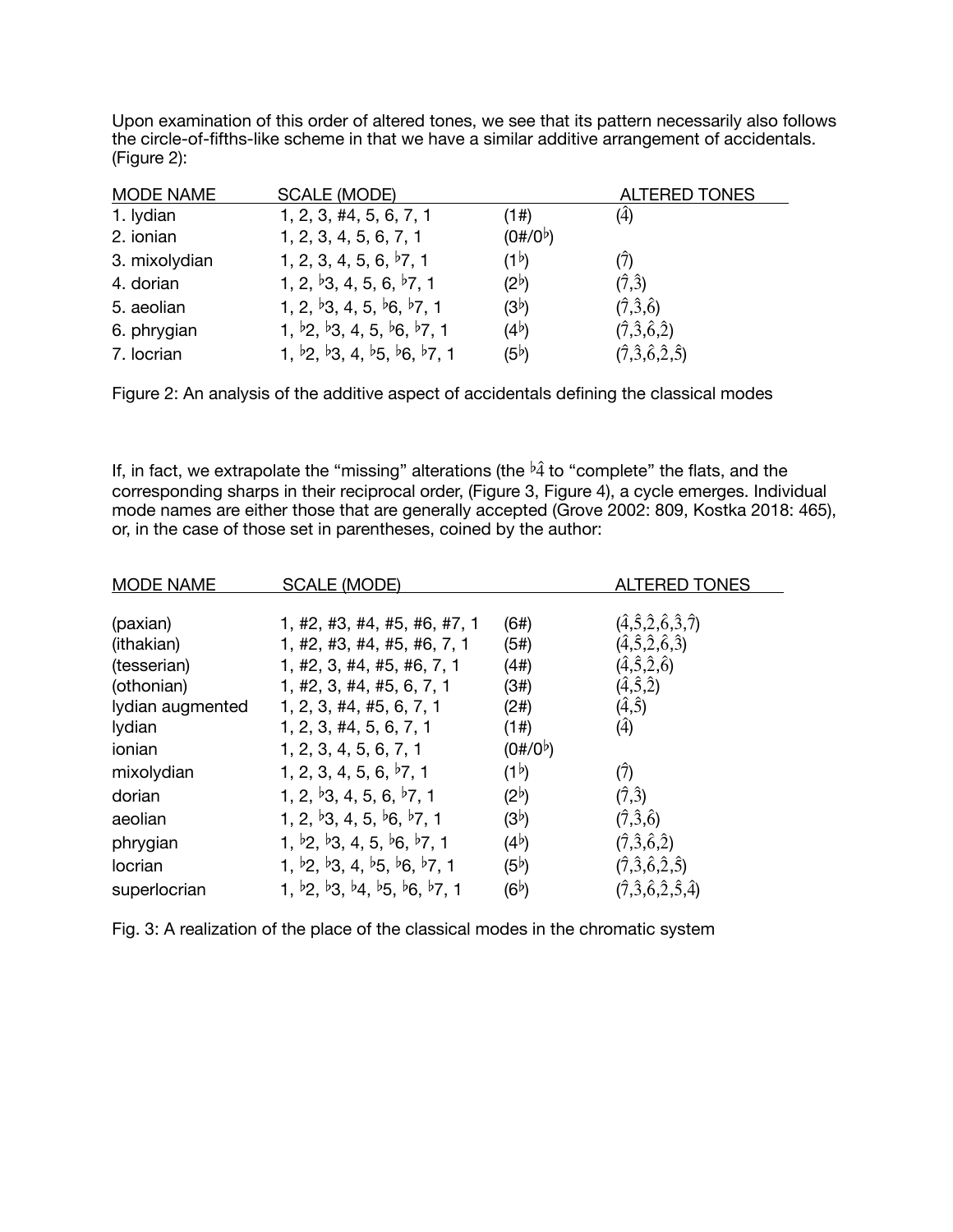## The Circle of Modes



Figure 4, the Circle of Modes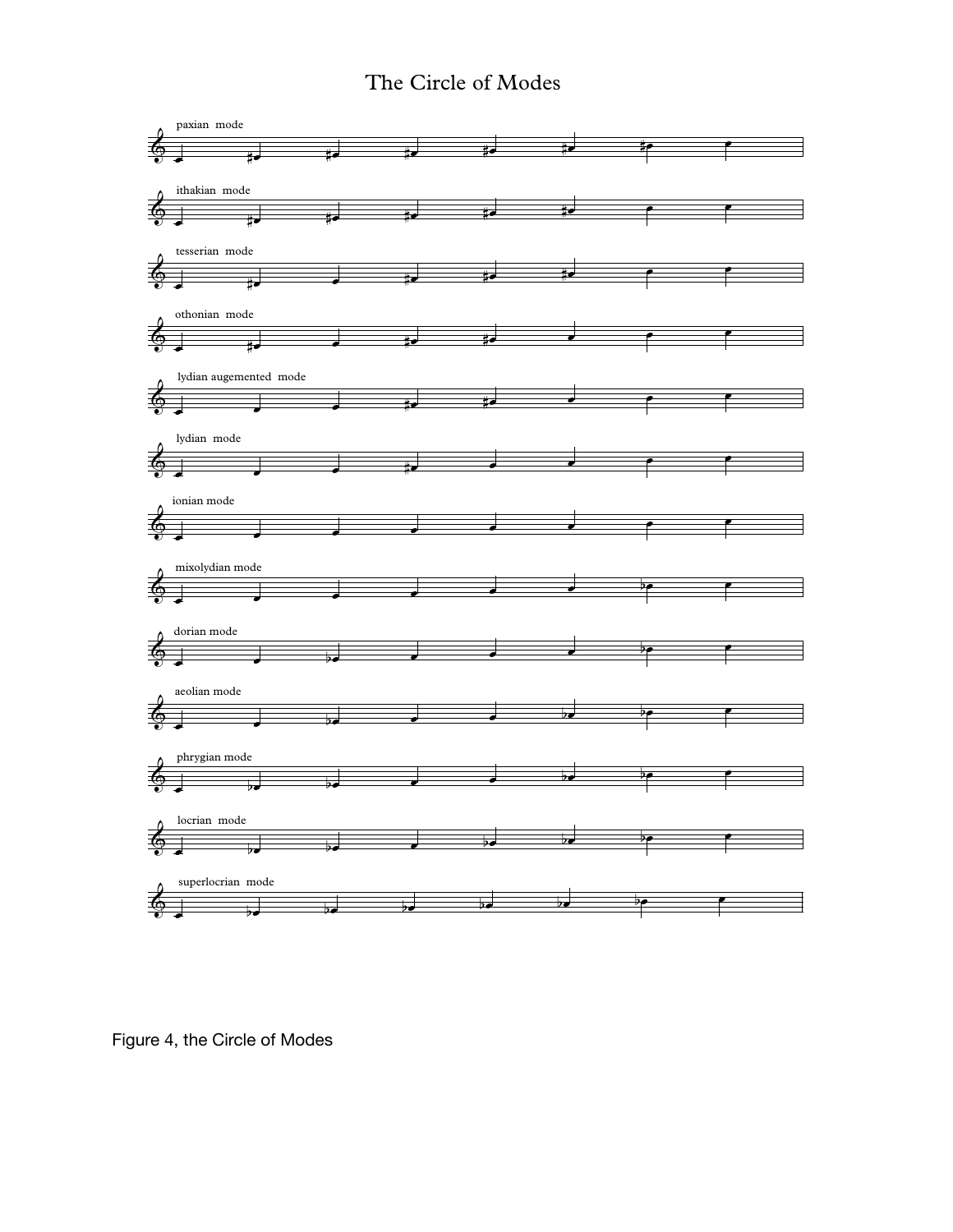Inasmuch as the number of iterations/combinations of intervals comprising a 7-note scale in an octave is finite, we find that these modes fit neatly and completely into a system of organization that follows the standard scheme such as is laid out in the traditional circle of fifths diagram. We propose the following diagram to include the whole Circle of Modes (Figure 5).





Although here we have spelled each of the modes incorporating its relationship to the ionian, by expanding the overall tonal language to include all twelve tones, we free the seven traditional modes from their reliance on a solely diatonic arrangement. Instead, we have expanded their organization so that they are distinctly related to each other across the whole tonal spectrum. It is, perhaps, notable that several of these modes contain a raised dominant